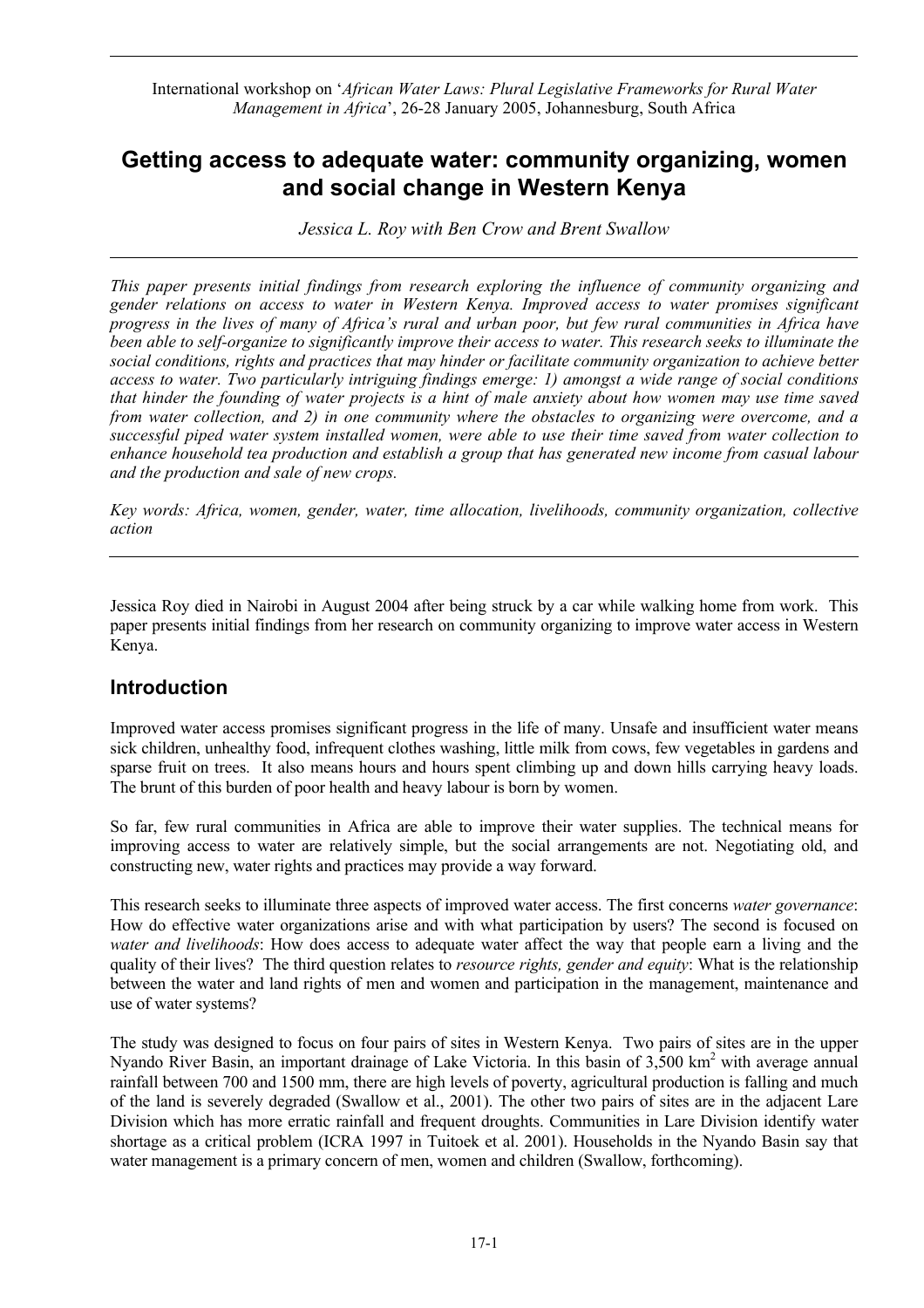Two main water technologies are being used in these two areas. *Spring protection* places concrete tanks at the site of natural springs, some of which have pipes to carry water to individual and collective users. *Rainwater harvesting* collects rainwater for year-round use in tanks, ponds and behind small dams. Some individuals in those areas are using other water technologies such as drip irrigation, rooftop catchment, pump irrigation and boreholes.

This paper is organized as follows. First there is a section on the methodological innovations shaping the research. Then there is a large section summarizing early findings from the research. This section starts by describing what we have learned about water collection times, water sources and the very limited role of government in rural water supply. Then, there is a discussion of the obstacles standing in the way of community organizing to improve water supply. From this description of obstacles to organization, we turn to several sections describing cases of effective community organizing. Finally, the last section of this paper seeks to summarize what has been learnt so far.

## **Methodological innovation**

Four noteworthy innovations in research method emerged in this study. These innovations relate to the way that this study was nested into a larger project, the selection and pairing of communities, the interlocked phases of the research, and a method of generalizing from community case studies.

To ensure that findings from this study would complement other research and development in the area, the study was integrated into larger project contexts. Four of the study sites were linked with the Safeguard project being undertaken by ICRAF, Maseno University and IFPRI in the Nyando basin (also see papers by Swallow et al and Onyango et al presented at this symposium), while four other study sites were linked with the SEARNET water harvesting network being led by the Regional Land Management Unit (RELMA) of ICRAF.

To explore and illuminate factors facilitating and hindering successful community organizing, the study identified *paired communities* facing similar opportunities and constraints. One community was identified where the community had been able to adopt water improvement technology. A second community with similar ecological and livelihood conditions was identified where such water improvements had not been adopted. This pairing of communities allows comparison of the process of community organizing in one neighborhood, and decisions not to organize in the other. This method provides some of the insights of control group procedures widely used in epidemiology and natural science experiments.

To uncover social processes, networks, ideologies and constraints, this study proposed *three phases* of research, of which only the first two have been undertaken so far. The first phase concentrates on interviews with key informants, including government agricultural, water and irrigation officers at several levels, chiefs and village elders, and community leaders interested in the areas of study. The second phase of research brings groups of individuals together for discussion. Some groups included women and men, some just women. Some groups included representatives of a range of ages, so that young and old, women and men would be heard. The third phase of the research, which has not yet been undertaken, involves interviews with stratified random samples of households. Alongside household interviews, in this third phase, time allocation studies will be undertaken, using diaries and observation, to estimate how much time each member of the household takes to collect water. Each phase of research is intended to inform the next. So, for example, key interviews in the first phase inform the questions asked in group discussions in the second phase. Issues identified in phase 2 group discussions inform both the questions to be asked in household interviews and the method of stratifying samples (women, men, rich, poor, members, non-members) most likely to be informative.

One of the recurring issues faced by social science research concerns *generalizing* from small samples. Sometimes small, qualitative studies are dismissed as anecdote. Frequently, however, the stories emerging from such case studies provide hypotheses generating larger research programs. In this research, it is intended that case studies of a small number of communities be matched with quantitative surveys allowing the generality of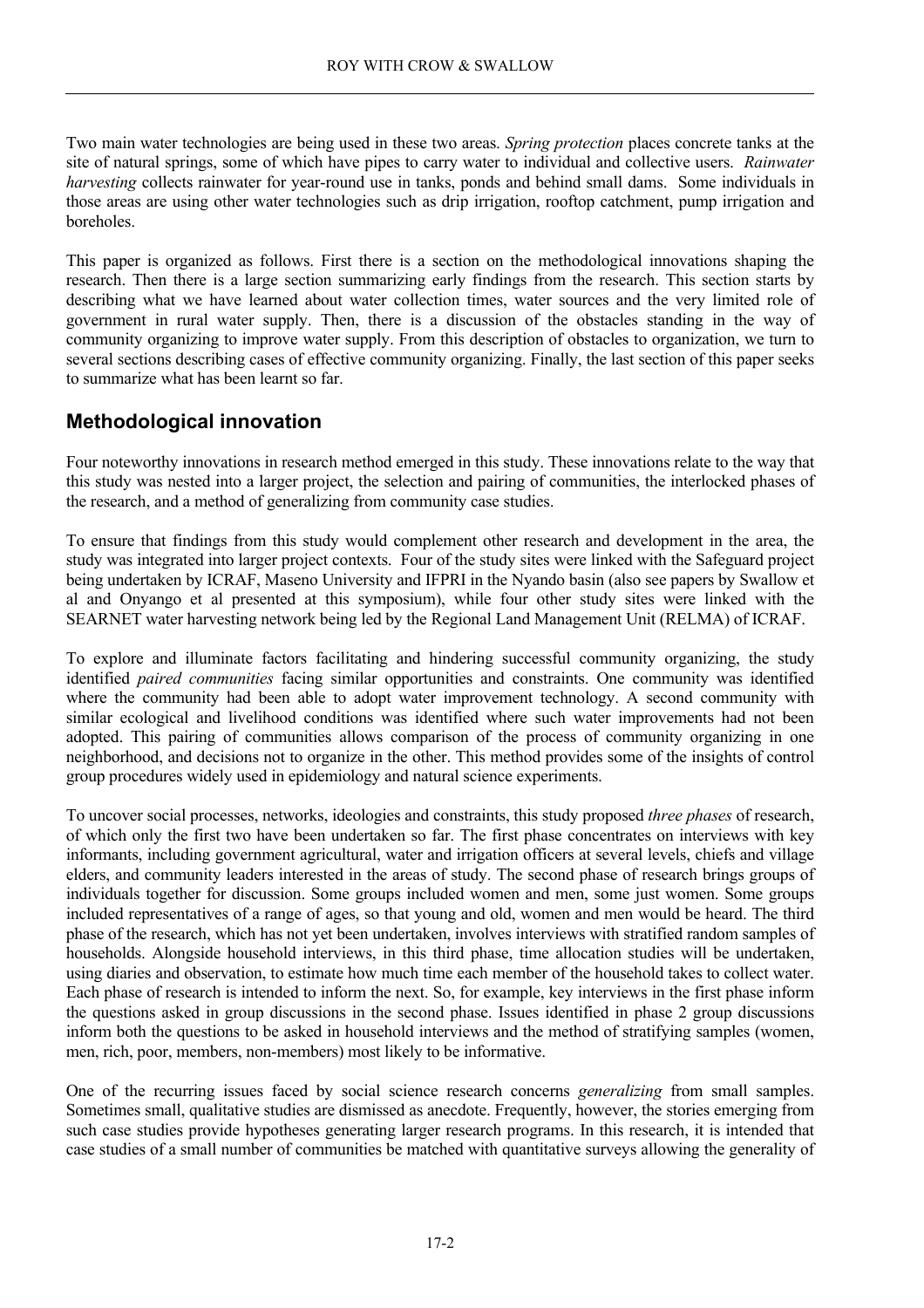the findings to be investigated. Thus, for example, the spread of rainwater tanks and spring protection can be investigated using satellite imagery and geo-referenced on-the-ground surveys; hypotheses about the involvement of women in new water associations can be investigated with straightforward questions to a larger sample of communities. In other words, it is intended that small, exploratory case studies be followed by larger surveys establishing the extent of intriguing case study findings.

### **Early Findings**

In this paper we report some preliminary findings from key informant interviews in phase one of the research, and some group interviews of phase two. For the most part these findings are taken directly from Jessica's field notes. Some context for the study of successful community organization is provided by results from the Safeguard project from the same community.

Initial findings illuminate three aspects of rural life. First we have estimates of the time that women and children spend collecting water and description of the water sources they use. Second, there are intriguing insights into the formation of a successful water users association alongside some glimpses of the reasons why such associations may not be formed elsewhere. Third, there are accounts of the positive influence of improved water access on health, livelihood and social conditions.

### *Water collection: times, conditions and the role of government*

*Who thinks about water, mostly?:* "The women – water collection is their role, their job….Most of my work involves water." (Ngendui group discussion)

In the community of N'atipkong/ Ngendui, women report spending an average of three and a half hours each day collecting water during the dry season and double that (because hillsides are slippery) in the wet season. They used between 40 litres (elderly women) to 100 litres of water each day. Eight women from this community provided estimates of water quantity collected and time taken (Table 1). This suggests weekly water collection times of almost 25 hours in the dry season and nearly 50 in the wet season.

In the community of Kiptagan, where piped water has been introduced, women recall devoting 13 to 22 hours per week collecting 3 to 4 jerry cans of water per day before the water project. "Those who are connected to a piped water system," they reported, "*save an average of 15 hours per week. We can now use this time on economic activities."*

Children also collect water, particularly at weekends, but they take longer, because they play at the water source, and collect less, 10 litres instead of 20 per trip. Nevertheless, the woman or women of the household have less to fetch when the children collect some.

For comparison, it has previously been reported (World's Women 2000 reporting data from the UN statistical office), that water collection times for villages in Kenya average just over four hours, in the dry season, and two hours in the wet. The same source reports times in the range of four to six hours in Burkina Faso, Botswana and Cote D'Ivoire. Water collection times of 17 hours per week are reported for Senegal and 15 hours for the dry season in Mozambique. Thus, the water collection times reported for Kiptagan (15 hours) and Ngendui (25 to 50 hours) are similar to, or higher than, the highest averages reported for Africa. Preliminary results from the Safeguard household survey from these and other villages indicate much lower amounts of time spent collecting water. Obviously, more detailed analysis and measurement will be needed in future studies.

Lists of springs, rivers and other water sources available to the community, the problems of each water source and how many families use them, emerged from discussions with groups of water users and with the Divisional Agricultural Officer. Amongst problems reported were: contamination by livestock and by fertilizer, rising rates of typhoid from water contamination, soil erosion blocking water sources, and the difficulty of protecting springs on steep slopes.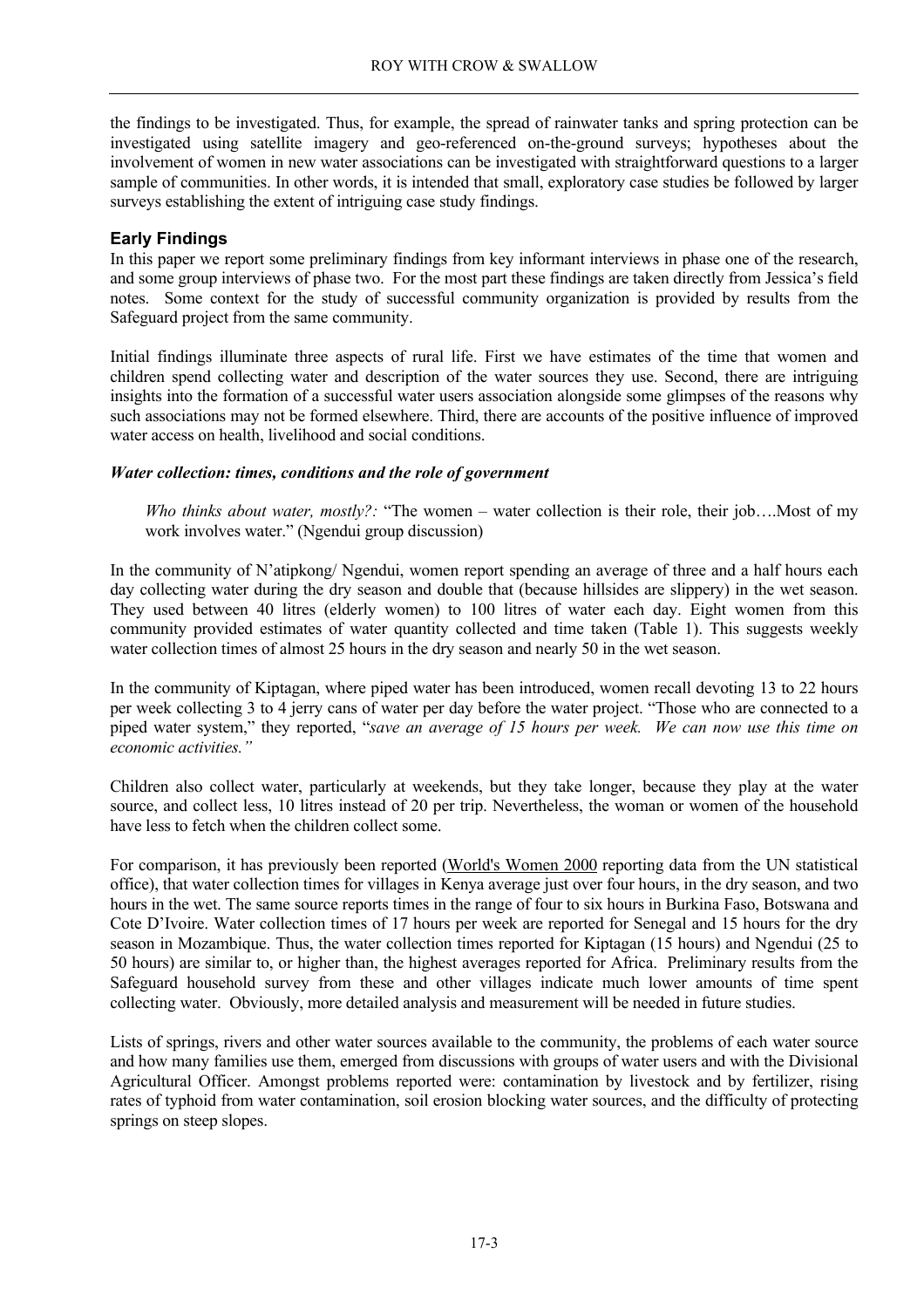| Woman          | Quantity<br>(litres/day) | <b>Time</b><br>(hours per load of 20<br>litres) | <b>Time</b><br>(hours/day collecting<br>water)* |
|----------------|--------------------------|-------------------------------------------------|-------------------------------------------------|
|                | 80                       | 1                                               | 4                                               |
| $\overline{2}$ | 80                       | 0.5                                             | $\overline{2}$                                  |
| $\sqrt{3}$     | 60                       | 0.5                                             | 1.5                                             |
| 4              | 100                      | 1                                               | 5                                               |
| 5              | 60                       |                                                 | 3                                               |
| $\,6$          | 100                      | 1                                               | 5                                               |
| 7              | 40                       | 1                                               | $\overline{2}$                                  |
| 8              | 40                       | 1                                               | $\overline{2}$                                  |
| Average        | 70                       |                                                 | 3.5                                             |

Source: (Ngendui mixed group discussion, Aug 17 2004).

We turn now to the role of the government in western Kenya. In the last 15-20 years, there has been little support from government for rural water supply. "We just let them run their own schemes" says the Provincial Water Engineer (Interview, Kisumu, Aug 2 2004). In the last several years, there has been increased government interest in water questions. The Water Act of 2002 seeks to encourage private companies to provide water services. The same engineer reports this,, to be happening, with private companies forming rapidly in the urban and peri-urban areas of western Kenya. But these companies are using existing piped water supply systems, and the cost is believed beyond the reach of poor households. So far, private water companies are not reported to be investing in the development of new water systems, nor tackling issues of rural water supply.

So, assistance from government and from recently encouraged private water service providers is very limited. The main route to improved rural water supply lies through community organizations. These water associations are, however, few and of those that are started many fail.

### *Why water projects are not started and water associations fail*

A man at a baraza recently said: "When water is available at home, what will the women do? Go and sleep around?" (Agricultural officer, Nandi Hills August 4 2004)

Although the work involved in collecting water is long and hard, and the health effects of contaminated water severe, most rural communities in Kenya do not establish associations to improve their access to water. Of the two communities reported above, for example, some people in Kiptagan have improved their water access, but the people of Ngendui have not.

The reasons why communities do not form water associations are poorly understood, but the relations between men and women, gender relations, appear to play a significant role. Two reasons arising from gender relations emerged from this study: failure of men to value women's time devoted to water collection, and men's ideas about what women will do with their time if water is piped into the home. In addition to these concerns arising from relations between men and women, two further deterrents to water associations, and the projects they might sponsor, were described: past experience with failed collective action, and lack of land rights.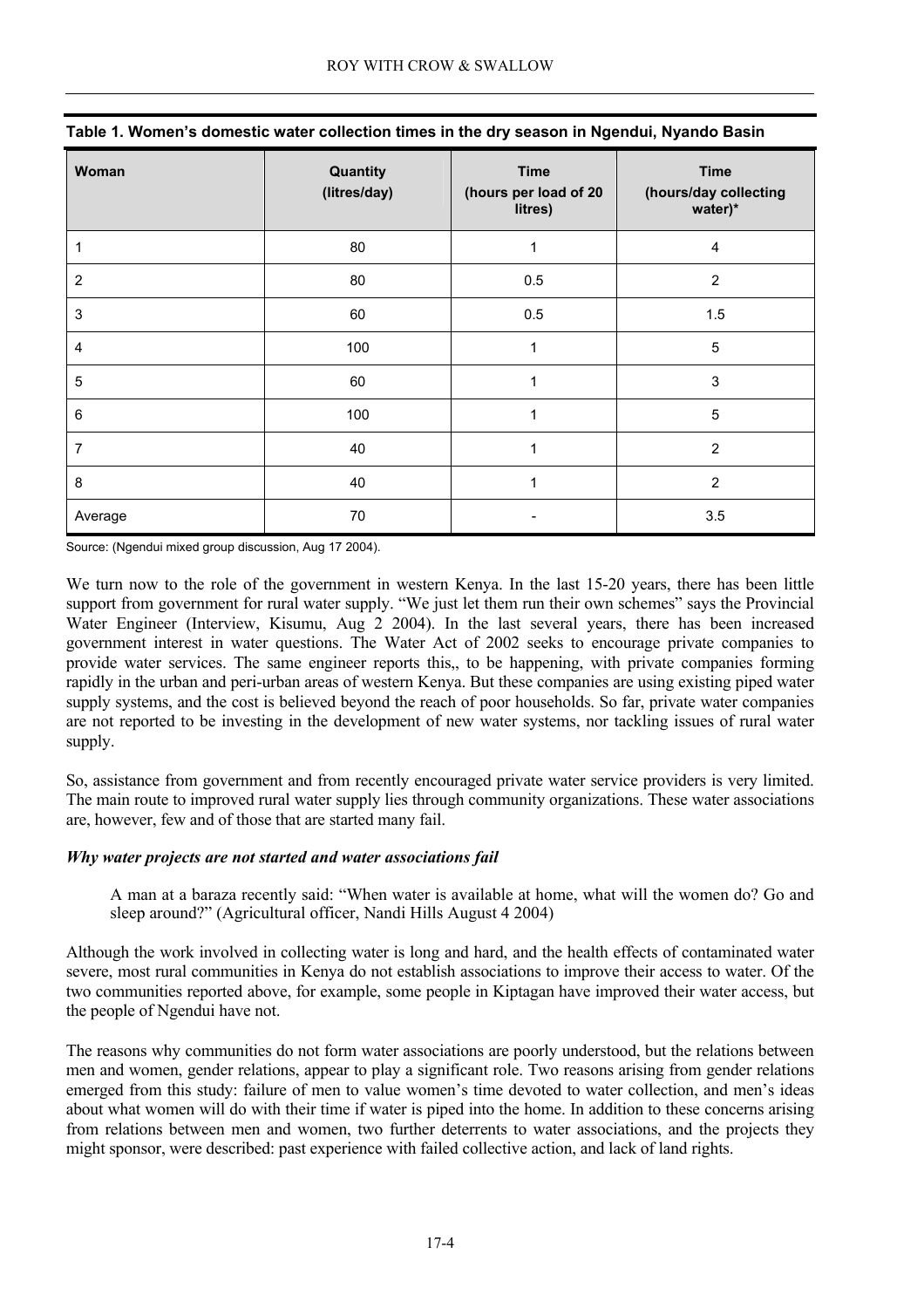The pervasive effects on water improvements of the division of women's and men's responsibilities and perceptions were signaled in thoughtful responses from a female agricultural officer in the Nyando Basin. She was asked: "Are the [water association] committee members always men?" And she answered:

Most women wouldn't want this job...They understand that leadership is a male-dominated field. Leading is also taxing, most women have a lot of manual work. They don't have time. But the people who feel the problem of water are the ladies. And the people who have the resources to do something about water, spring protection for example, are the men. [However] Men look only for profitable activities. They are not interested in something like spring protection…It is women's time. (Agricultural officer, Nandi Hills August 4 2004)

Two important issues are raised in this comment. First, there is the division of work and responsibility between men and women. As in many rural areas of the global south, women in the Nyando Basin do the work of water collection but the decision to devote scarce resources to water projects is understood as a male prerogative. In addition, the membership of any water association will likely be overwhelmingly male. Second, this agricultural officer draws our attention to differences in male and female perceptions of what is valuable. Women perceive water collection as an important activity, but men do not. When she says 'men look only for profitable activities. They are not interested in…spring protection…It is women's time,' this means that men value activities which bring in an income, and may not perceive the time that women devote to water collection as an outlay which the household can reduce. The low valuation of women's time, by policy makers as well as by the women's husbands, has frequently been reported elsewhere (for example Cleaver and Elson 1995). So, this finding about gender relations and water reinforces conclusions from other studies.

A second set of reasons why water associations may not be formed comes from a tantalizing brief comment, reported by the same agricultural officer. She reported that a man at a baraza [meeting?] had recently said, "when water is available at home, what will the women do? Go and sleep around?" The baraza subsequently decided not to build a water project. Of 50 people present, only two were women.

Great weight cannot be placed on a brief second hand comment and its possible connection to a community's decision not to embark upon water improvement. Nevertheless, the importance of ideas about gender and sexuality in the history of social change in the industrialized countries, and the intertwining of gender relations and access to water in most of the global south, provide an informative background to this passing comment.

Widely spread ideas about the domestic role of women, summarized in the saying 'a woman's place is in the home,' are thought to have increased male dominance of women during the industrial revolution in Northwest Europe and North America (Bradley 1996). It is possible that the expression of male fears of women's sexuality, condensed in this comment reported from western Kenya, could be a deterrent to action to improve water. If that is the case, open discussion of the question, and wide reporting of the potential positive outcomes of water projects, might help to defuse such fears.

We turn now from gender relations to indications that inadequate land rights and repeated failures of collective action may deter communities from organizing to improve water supplies and contribute to organizational failure if water associations are established.

In one community discussion, there was a consensus from the community and local government officials that lack of land tenure was a serious obstacle to improving the water supply. A group of men and women in this community was asked, "What prevents you from organizing a water project in your village?" Different community members answered as follows:

We cannot do this because we live on government land. The land is not ours…This is a land tenure problem.

…If we were given this land, even today, we would be ready to [build a water supply system]…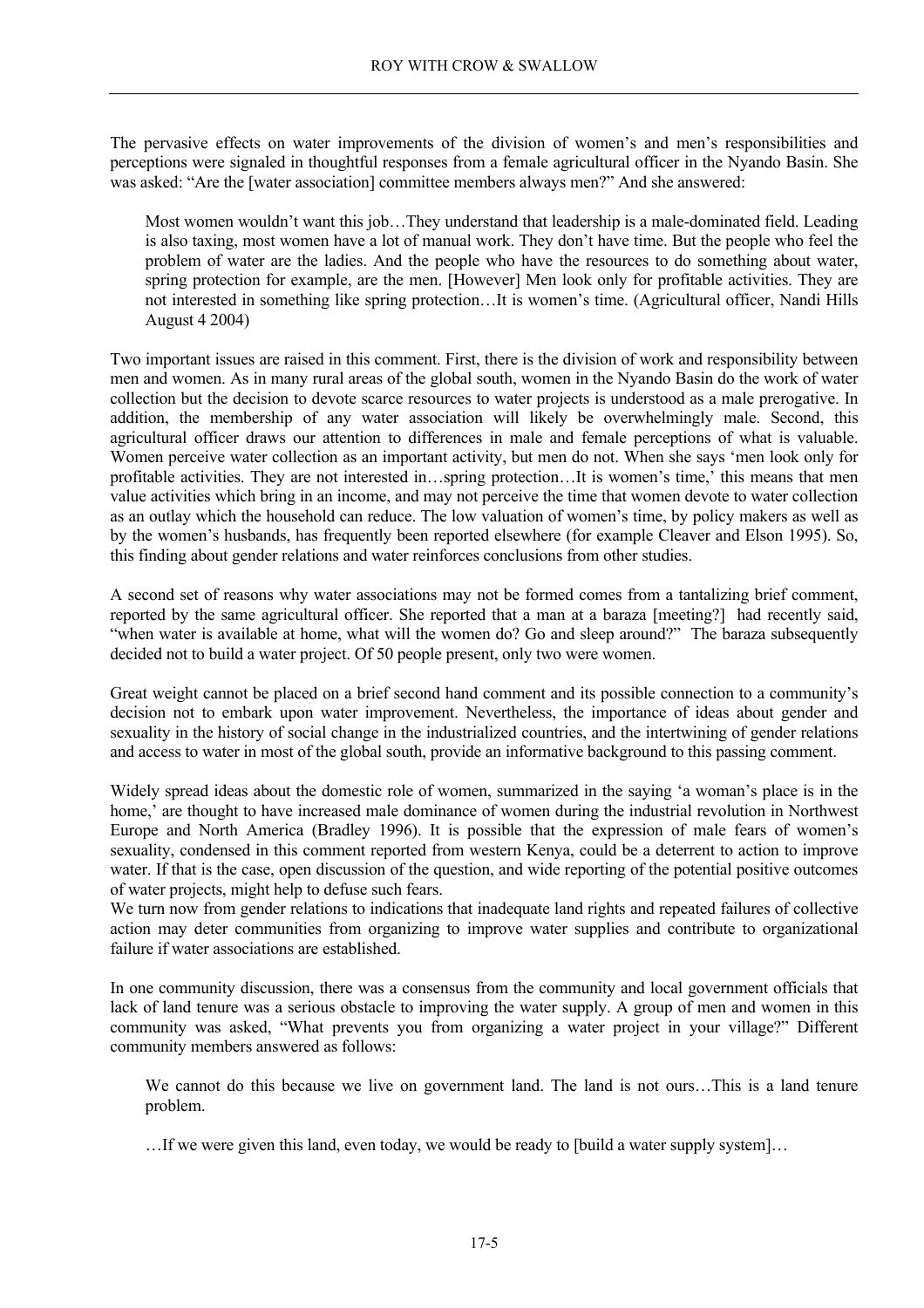Even though I cannot see, I would be ready to do this today....

This would be the work of the men. The women would assist their husbands…

(Ngendui group discussion, August 16 2004)

Ngendui is a community whose customary rights to land have been taken away by the declaration some decades ago that their land is part of a government forest reserve. For some time, government has been threatening to resettle this community on other land (Divisional Agricultural Officer, Tinderet, August 16 2004). As a consequence, long-term improvements to their water supply are out of the question.

Finally, in this discussion of why communities decide not to organize around water or, if they organize, their efforts do not succeed, there is the issue of the deterrent effect of past failures. The Agriculture Officer in the Nyando Basin whose comments we have previously quoted was asked, 'What leads to failure of community projects?' And she answered:

…poor management, there is no collection of funds, no ability to pay for repairs…In some cases, spring protection may have been done without involving the community…so the community does not feel that they own it. [Some committee members expected that the government would provide money for the project]…Out of all our focal areas, about 40% of the committees are still in place.

…many people become disengaged over time…Poor leadership and past experience still rings a bell in most people's minds…When people hear the term committee, they remember the road committee that failed them, they remember the cattle dip committee that failed them, they remember the health committee that failed them.

(Agricultural officer, Nandi Hills August 4 2004)

So various failures of management and expectations contribute to the failure of more than half of those projects which are started. And past failures of a range of projects contributes to reluctance to embark on another community project.

#### *How a water association and an income generation group started*

We turn now from the failure of organizations and reluctance to organize around water to the question of how water associations start when those obstacles have been overcome. This section uses interviews with participants in the Chesilot Project, one of four water improvement projects in the Ketitui/ Kaptagan area of the Nyando Basin, and interviews with members of the parallel women's income generating group that has managed to translate time saved on water collection into income from agricultural produce.

We have several interlocking accounts of the formation of the project. One account is from the Assistant Chief focusing on the negotiations to secure the water source. Then two participants in a group discussion describe the impetus for a water project given to a farming group facing water scarcity, and the progression from raising funds to forming a committee. The final account, from the founding Treasurer of the project explains the importance of the founder's observation of another spring protection scheme at work. First, we hear from the Assistant Chief:

[Organizers of a project] start with my office. They talk. Then they agree with the landowner…The owner must agree to give the water source to the community. The chief himself can come in, he can enforce this. Meanwhile they talk as people who live together. There has never been any real conflict about this. This is a communal agreement. (Assistant Chief, Ketitui/Kaptagan, August 10/04)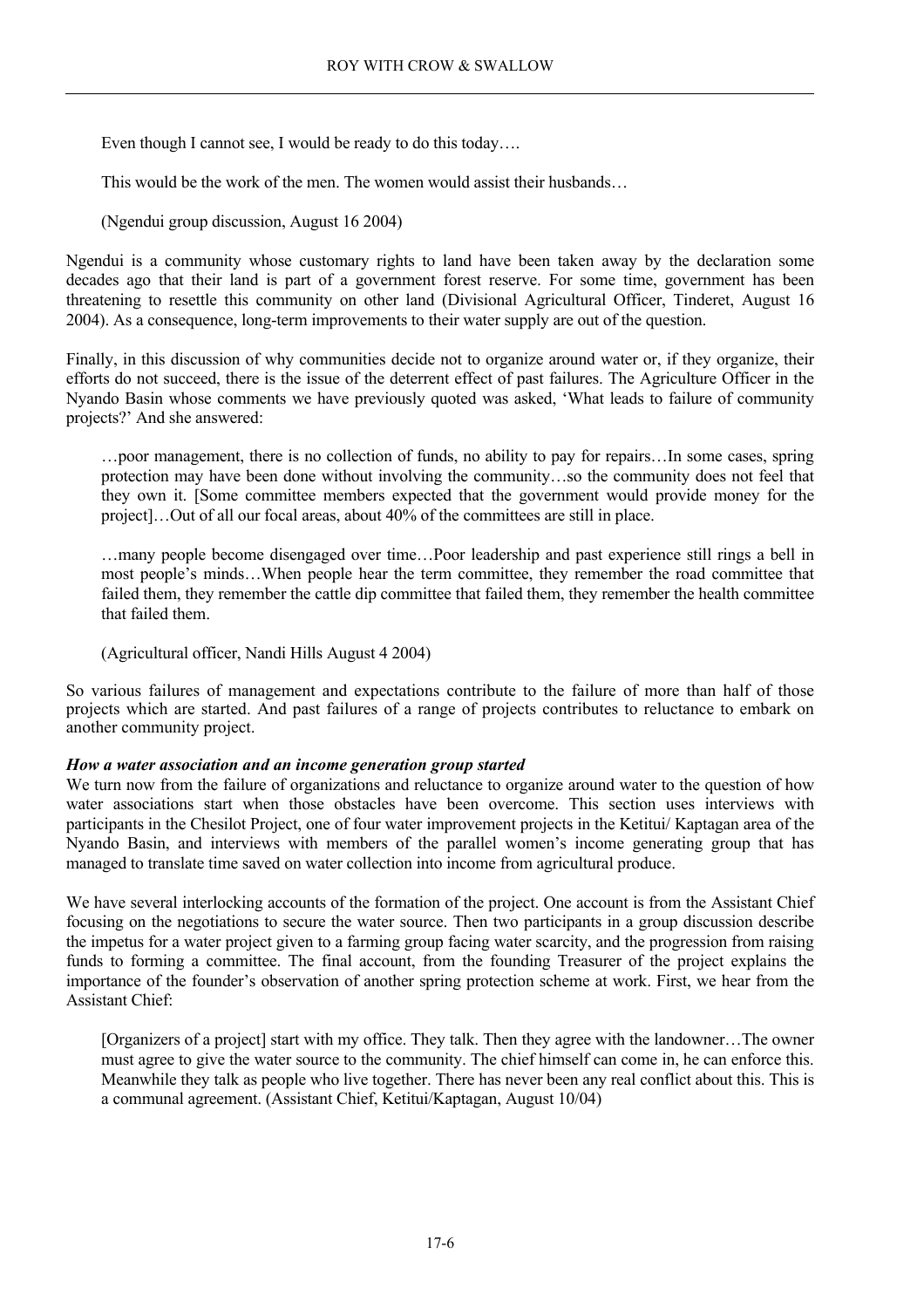Initially, a group of men came together to plant crops. Then there was a time when there was water scarcity. So this group of men decided to start a water project. (Older man, mixed group of Chesilot Project members, Aug 10 04)

Once we'd raised funds and written the constitution, we realized that we needed a committee to manage the funds. The community was in a position to decide who should be committee members. (Discussion with mixed group of Chesilot Project members, Aug 10 04)

In the beginning we were three. We saw a piped, gravity-flow project. We came home and decided to try it. At first we only thought we wanted to bring water near to us. We did not have farming or irrigation in mind. We had livestock in mind. The idea was very popular. More and more people were interested so we decided to form a group….In six months, we already had forty people. We had to refuse other people.

When we were twenty-six, we started a full committee... officials...voting. We were meeting in the evenings and women could not meet because they have work at home. (Treasurer Reuben and Vice Chairman Koskei of Chesilot Water Project August 6 04)

The formal, government procedures faced by this group sound daunting: "We had to register with the Ministry of Social Services, the Ministry of Water, and the Fisheries Department. Before we started the water project, we had to consult with the Assistant Chief. And then we had to consult Social Services. We had to plan. We had to make a budget. We had to identify a site where we could draw water. We had to consult the owner of the land. Then we had to write a constitution." (Discussion with Chesilot Project members, Aug 10 04)

While there is only one woman participating in the Chesilot water project, the success of this scheme encouraged wives of the male participants to establish a parallel organization supporting women's agriculture and income generation. We shall see in the next section of this paper that this women's group appears to have generated considerable benefits.

A group of participants in the women's income generation project were asked: 'Why did you form the [women's] project?' They answered:

One day we were sitting down over a cup of tea and decided to plan a celebration to thank our husbands for the water project. We wanted to buy them some presents. This was the first time we had sat down as women. Each woman contributed for the tea. This turned into our own group…From here, we decided to build a seed bed and grow the tea seedlings…Then we began to call for meetings every Monday…after two meetings we decided to form a committee.

We had no money initially. But we wanted to earn money. The committee sat down with the members to chart the way forward. We opted for informal harvesting groups, such as tilling the land, weeding, casual labour generally…The men assisted by building the structure for the nurseries…We used money from the casual labor projects.

(Kiptagan women-only group discussion Aug 11, 04)

The ability of the women of this community to turn time savings into money income is particularly intriguing because it provides a response to male undervaluation of women's work and to male fears that women will not use time saved from water collection in a productive manner. More information about this outcome will be provided after the next section, which discusses some of the costs of a water association.

#### *The work and costs of running a water association*

The initial costs of water improvements in Kaptagan were relatively small. The group charged a registration fee of K Sh 100. (One dollar buys K Sh 77 in 2004.) Then each member contributed K Sh 700 to cover costs of construction. In addition, the members of the project took out a loan of unknown quantity [does Wilson know?]. Thereafter, each member pays monthly fees of KSh 20 for maintenance of the water system and KSh 40 for costs of meetings.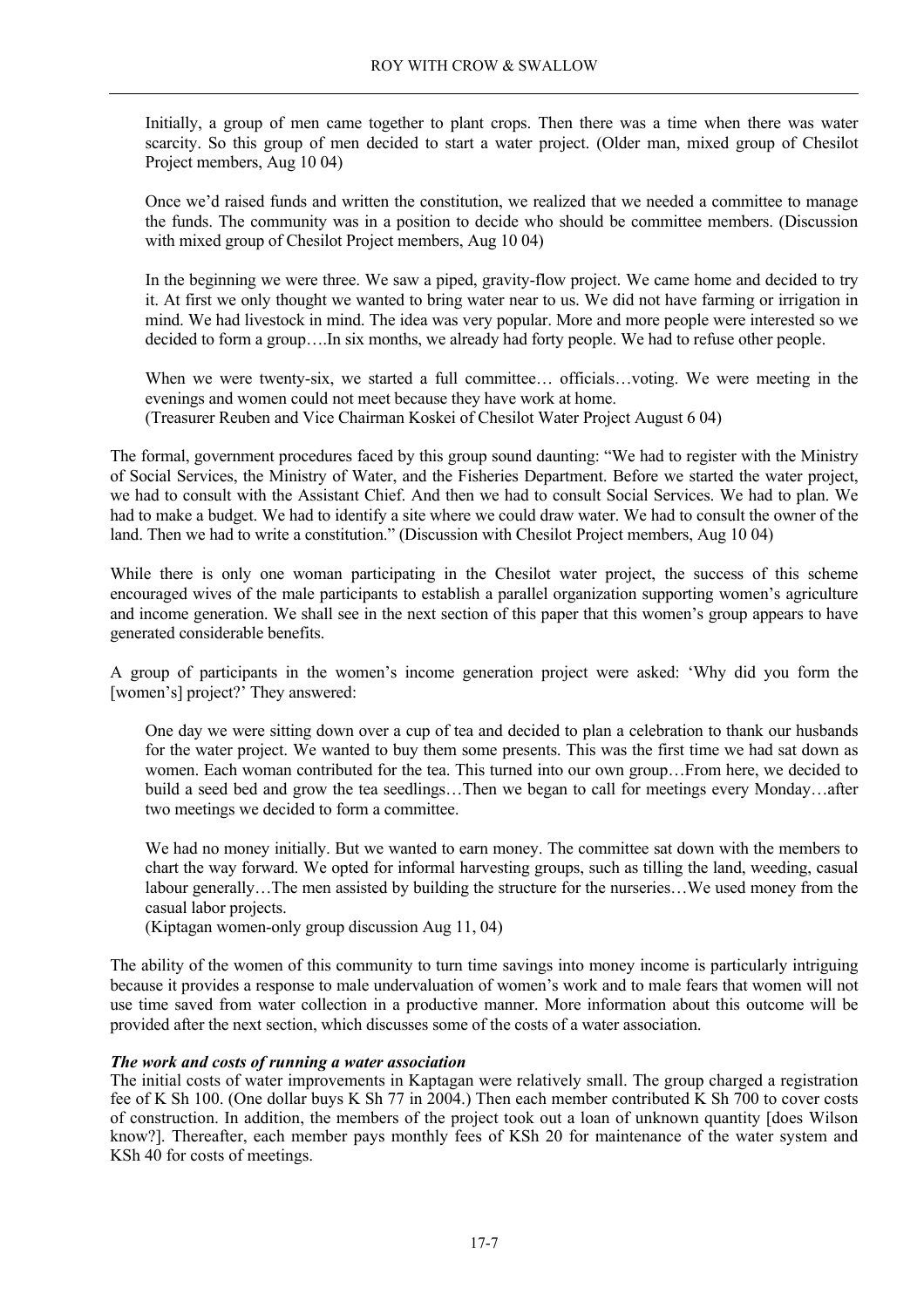These fees may, nevertheless, be prohibitive for a large section of the rural community. And new members, with the exception of wives joining by marriage, are being excluded: 'We don't want someone else to come in now and benefit from all we have done without having done the work.'

In the initial construction of the project, members contributed the labor moving and collecting rocks and constructing a footpath to the spring. A mason was employed to construct the concrete tank, and other monies were spent on sand, cement and pipes.

The rules and every day running of the association are described by the Treasurer:

My job is to collect fees, every month. If [users] don't pay, I cut off their water…When pipes break down, we pay the plumber to fix them…sometimes we pay, sometimes the individual does. We also use group labour. If a person breaks something himself, then the committee does not help.

We have a general meeting twice a year. At these meetings, we give the financial records to the whole group. People are reminded of the payments they owe. And they are shown how the money was spent and how much money is remaining.

(Treasurer Reuben and Vice Chairman Koskei of Chesilot Water Project August 6 04)

This Treasurer was also asked, 'why do you think your committee has been able to manage money and maintenance issues so well?':

All the water group members meet every week. We remind them about fees. We have been successful in collecting fees because people are really benefiting from the water. They grow crops, cash crops like tomatoes and kales. They don't want to have the water cut off.

(Treasurer Reuben and Vice Chairman Koskei of Chesilot Water Project August 6 04)

There is a division of labor between men and women in the project. 'Women manage water within the households…[Men are responsible for] any fees or levies. Men take care of vandalism, women report the vandalism. Women also warn children not to play around taps. Plumbing is mainly the domain of men.'

In sum, a comprehensive set of rules, levies, meetings, punishments and exclusions have emerged to administer the project. As the Treasurer and Vice Chairman of the project say, above, the fees and punishments are made less onerous by the fact that the project has enabled households to increase their incomes from casual labour and the sale of agricultural produce. In the next section, we describe some of these benefits.

#### *Productive outcomes of water improvement*

Four significant outcomes are reported from community organizing around water in Kaptagan. The first is an improvement in health. The Divisional Agricultural Officer reports that typhoid has been reduced dramatically amongst participants (interview August 16 2004). The second improvement is that women have been freed from some fifteen hours per week of hard labor collecting water. The third improvement, following from this, is that they have organized to use this additional time most remuneratively in selling their labor, growing more crops, diversifying into new products and using the savings to provide credit for new enterprises. Finally, group members report that their lives are generally improved and the cohesion of the community is greater.

The connection between time saved from collecting water and the opportunity to increase agricultural production is not unique to Kaptagan. When a group of people in Ngendui were asked, 'what would women do with their time if there was more water in the home? They answered:

After there is water in the household, the women spend their time in the shamba (farm)…There would be more time for growing crops, especially vegetables. (Ngendui group discussion)

This is how the Assistant Chief in Kaptagan describes the changes in people's lives since the water project: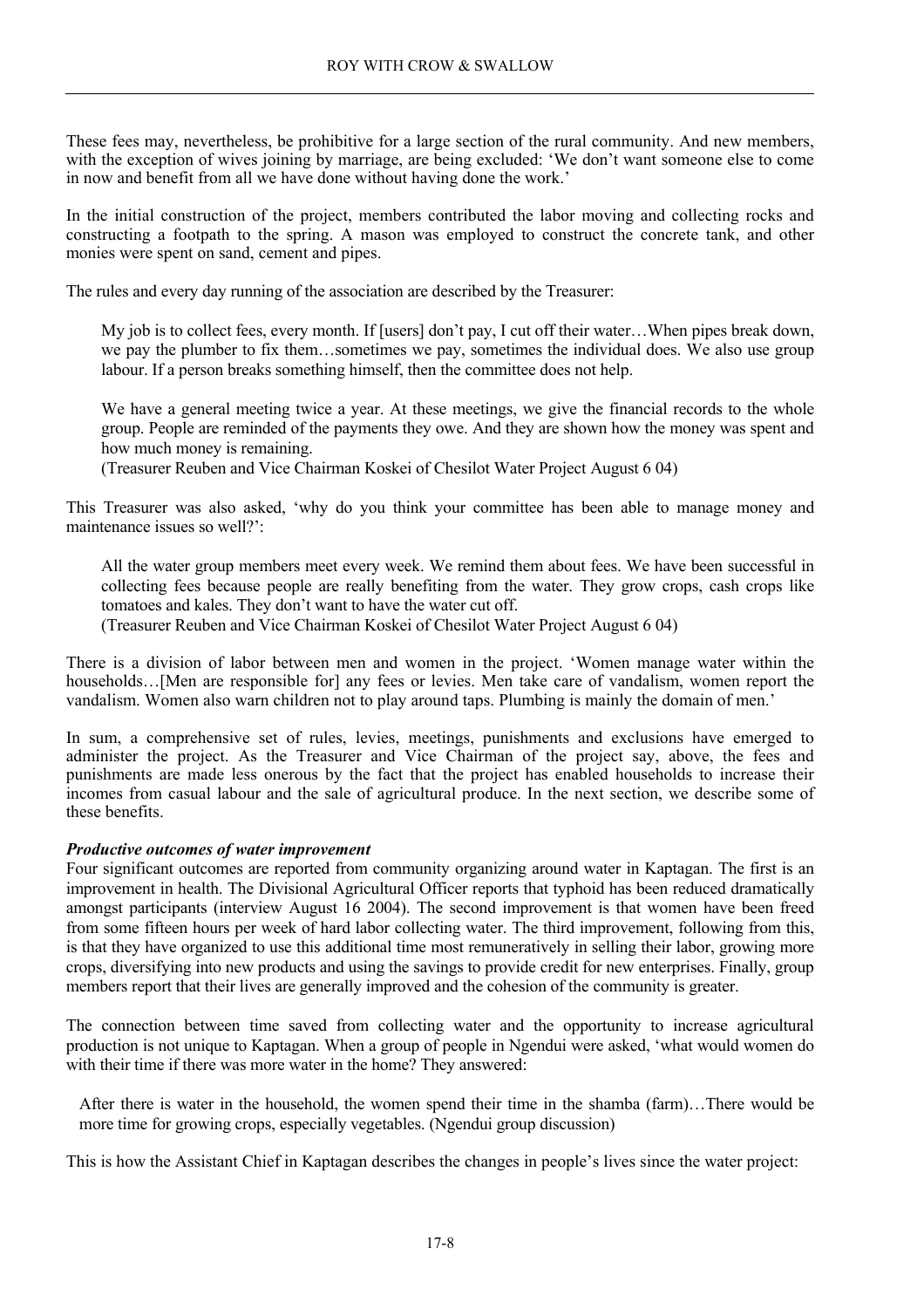They have improved since the water project. During the dry season, they used to plant potatoes. They have started keeping livestock; they did not do this before...because of lack of water. They are also now doing horticulture. The economy has grown…

The other people have now started a new water project, because of what they've seen. On a stream across, there is another new project. Kiptagan is the second. A third project started in 2001. And there is a fourth that is very recent. (Assistant Chief, Ketitui/Kaptagan)

Then, the women of Kiptagan describe how their lives have been changed by increased sale of produce and their formation of a revolving fund:

Our lives have improved…. much for the better. We can undertake irrigation during the drought. We can also sell produce – we are really getting a lot from the sale of farm produce [which goes into the women's group bank account]. The women control this money [and] are at liberty to spend this money in whatever way they feel is right.

Since we formed the association we have a revolving fund. Every Thursday, the women have a meeting in which members …decide to give the funds to someone. There is no standard amount that members must contribute…We keep track of how much money we collect from each person and of who we give the money to [for school fees, to buy sugar]. We can tell who is next, who has not been given to. The women's group has improved our social cohesion.

[Kiptagan women-only group discussion Aug 11, 04]

The Treasurer of the water project notes that the project has provided most benefits to women because the men are still paying loans incurred for the construction:

The greatest beneficiaries of this project are the women. This is because the men are still repaying the loan they took out to start the project. Once we have fully repaid the loan, then we will be able to do more activities that generate income….Agricultural production has increased generally, so family income for members is also increased. Epidemics such as typhoid have gone down. [Treasurer and others in mixed group of Chesilot Project members, Aug 10 04]

Broadly comparable improvements are reported from an area of rural India. where water supply has been improved and income-earning opportunities were created (James, et al 2002). The authors of that study come to conclusions that accord well with the experience of Kaptagan: 'When water supply improvements are coupled with opportunity to create income through micro-enterprises, time released from water collection is converted into income earned.'

#### *Notes from a followup visit to Kaptagen – 2 December 2004*

A group of researchers and extension workers (Ben Crow, Brent Swallow, Leah Onyango, Wilson Nindo and Daniel Bondotich) returned to Kaptagen on 2 December 2004 to follow up some of the issues emerging from Jessica's earlier interviews and lay the groundwork for additional research in the community. The community welcomed us with uncommon grace and hospitality and spoke with warmth and compassion about Jessica's brief time in their village. Here we share some of the notes from that visit.

The Treasurer and Chair of the Chesilet spring protection group provided more detail about the challenges they encountered in forming the group. The spring that they ended up tapping was their second choice. The local users of their most preferred spring blocked the development. They were fortunate to get permission from the owner of land where their second choice was located. Building the spring head box took several months and major efforts in collecting fees. A year passed by before they had raised enough money to lay the pipes to the 40 homes connected to the water system and at least another year before they raised enough funds to install a holding tank. In all, the system has required the outlay of Ksh 400,000 for materials, plus a large amount of labour. Another insight emerged regarding the reasons for the project. One of the men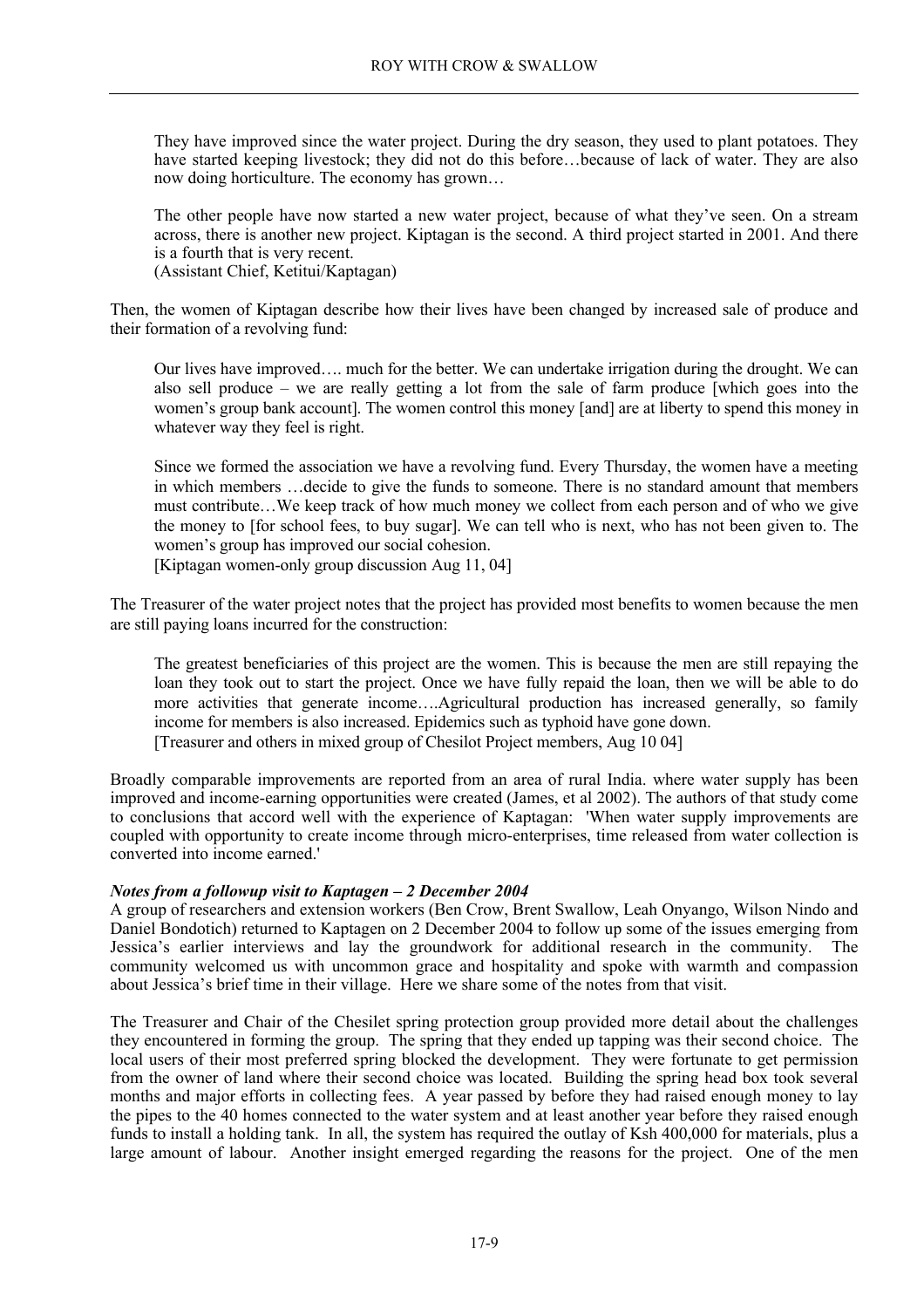acknowledged that he became interested in the water project because he wanted to expand tea production. Tea is labour intensive: by reducing the time needed to collect water, the project freed up time that his wife could then spend on the tea.

The spring protection and piped water project has not been without problems. The system has been vandalized several times, each time requiring expensive repairs. One of the vandalism events occurred just a few days before our visit.

At least two other groups without the same village have also joined together to construct spring protection boxes and piped water systems. A nearby system that has 20 members also reported difficulties in finding a spring that they could use: the women who traditionally used the most common springs were reluctant to permit any construction. They reported a similar level of cost for their water system: Ksh 200,000 for the costs of materials to cover 20 households. This group indicated interesting upstream / downstream interactions, confounded by gender relations. That is, women who live immediately upstream and around springs are the users of well established springs. Men take initiative to develop spring protection and gravity-feed irrigation system, but need to identify a spring significantly upstream from their residences to tap. Water pipes are laid across land that is controlled by men. When water is installed within a household, the women members of their households are the most obvious beneficiaries. The full distribution of benefits within the household depends, however, upon how the women reallocate their saved time.

## **Intriguing directions for future research**

What are the circumstances that lead to spontaneous organizing to improve access to water? Under what conditions does the time saved by women in water collection translate into income generating activities? Answers to these important questions given by rural communities and government officials in western Kenya involve a wide range of variables including:

- 1. The natural conditions of the area, particularly the location and characteristics of water sources
- 2. Economic circumstances, such as access to markets and demand for the products which can be produced by the community
- 3. The history of community organizing, land and water rights, and the availability of basic organizing skills
- 4. The ability of men and women to negotiate the constraints and opportunities of gendered roles in the community.

This wide range of social and natural variables emphasizes the need for greater understanding of the complex social circumstances in which new technologies are adopted. Many communities in western Kenya have now learned about new technologies of rainwater harvesting and spring protection. Few have been able to adopt them.

The two most intriguing directions suggested by these communities concern the reasons why associations are not started and the circumstances under which women's organizing may emerge. Effective water associations are believed to be few. The reasons for this are poorly-understood, but they may include past experience with failed collective action, failure of men to value women's time devoted to water collection, men's perception that water improvement is a costly activity not generating income, and men's ideas about what women will do with their time.

In a few cases, improved water access is being generated through spontaneous social action. Then, the combination of a (male-dominated) water project and (female-organized) income generation manages to bridge the divide of male and female responsibilities and redress the low valuation of women's time by men. This research is focused on cases of successful rainwater harvesting in Lare District and spring protection in one part of the Nyando river basin. The successful emergence of water user associations in these two areas is associated with some promising economic and social changes.

#### **References**

Bradley, H. (1996). Changing social structures: class and gender. In S. Hall et al. (eds.), *Modernity: an introduction to modern societies*. Oxford, Blackwell.